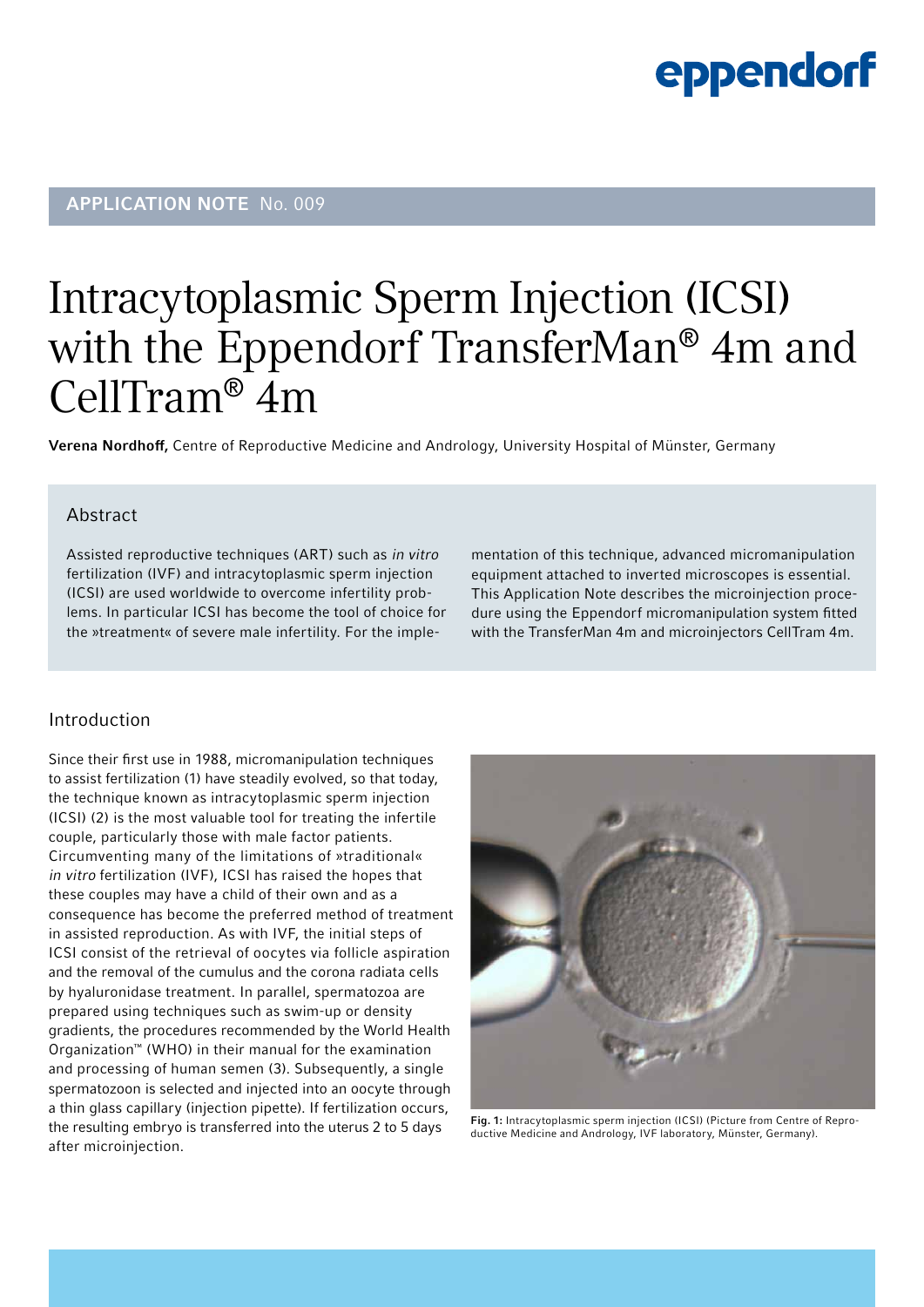With the delicate manipulations needed for ICSI and the handling of highly valuable cells in mind, Eppendorf developed the TransferMan 4m micromanipulator (see Figure 2). This application note describes the ICSI technique using the Eppendorf micromanipulator and -injector setup, which enabled us to simply and speed up our workflow in the routine.



Fig. 2: Workstation for ICSI with Eppendorf micromanipulator TransferMan 4m, CellTram 4m Air and CellTram 4m Oil.

## Materials and Methods

#### Devices

- > Inverted microscope equipped with Modulation Contrast or Differential Interference Contrast (DIC), equipped with 10 x, 20 x and 40 x objectives
- > Two TransferMan 4m micromanipulators (one for moving the holding capillary and another for collecting and transferring the spermatozoa)
- > Adapter for inverted microscope
- > CellTram 4m Air microinjector for holding the oocyte
- > CellTram 4m Oil microinjector for transferring the sperm

#### Consumables and media

- > Light mineral oil, embryo tested (e.g., M-8410 (Sigma-Aldrich® or others)
- > Shallow cell culture dishes, tissue-culture-grade (e.g., no. 353655 Dish 50mm IVF Low Wall (BD Falcon®) or others)
- > Holding capillary, for holding of oocytes (recommended: 15 µm inner diameter, 100 µm outer diameter, 35° tip angle)
- > ICSI transfer capillary, for collecting and injecting sperms (recommended: 4 µm inner diameter, 35° tip angle)
- > Culture media (HEPES-buffered, supplemented with antibiotics, protein and pyruvate)
- > PVP (polyvinylpyrrolidone) or equivalent formulations

#### Microinjection dish preparation

It is essential to heat all media and the oil to 37 °C prior to use. For ICSI, several droplets of medium (5 µL to 25 µL) are placed in the center of the cell culture dish. Droplets intended for retrieved spermatozoa are supplemented with PVP before the addition of the sample. Additional droplets containing PVP only might be necessary for storage of selected spermatozoa before injection. All droplets are completely covered with light mineral oil to maintain their stability as well as temperature and pH. Once prepared, the microinjection dish can be placed into the incubator until use.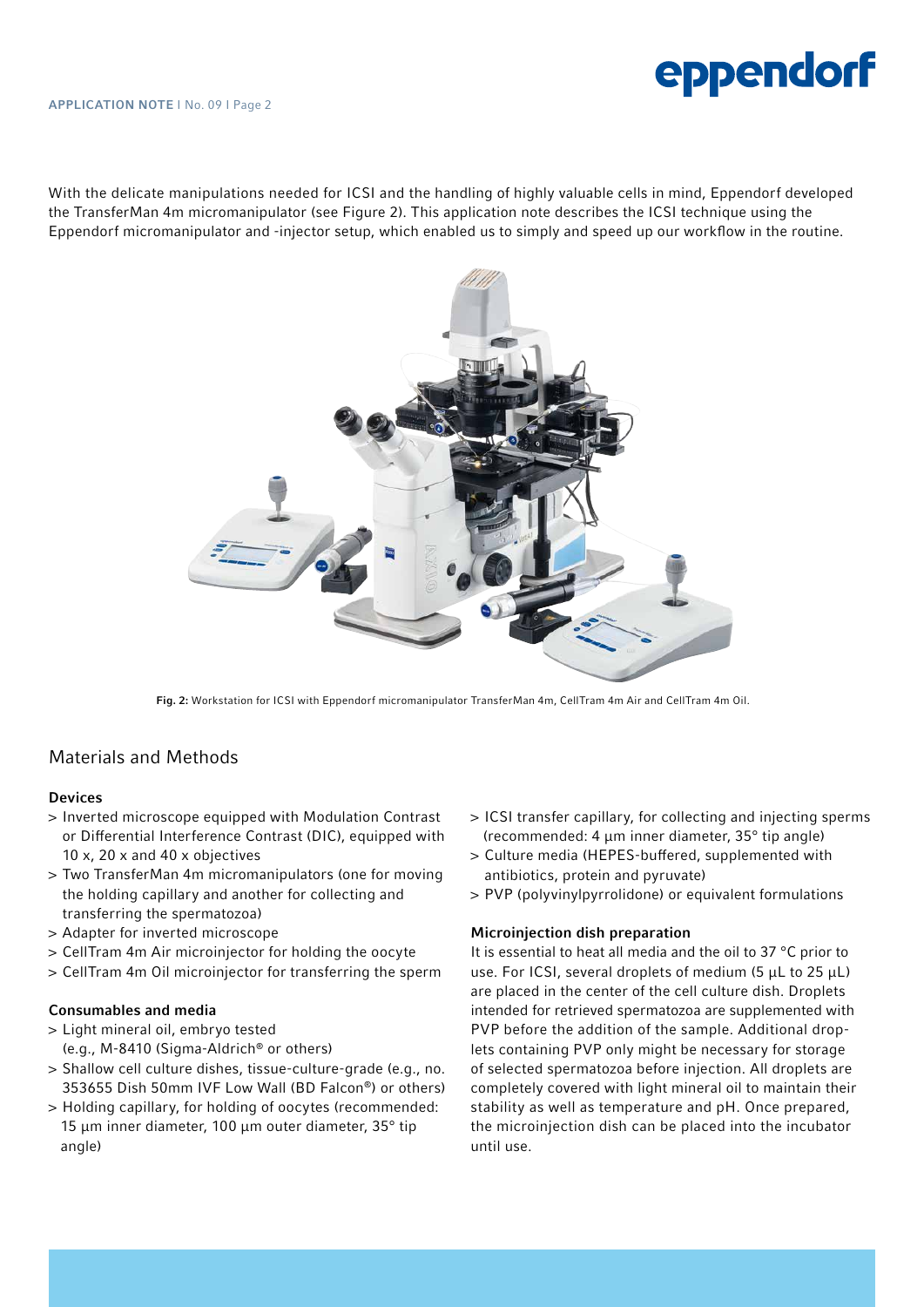## Materials and Methods

#### Set up of the micromanipulator workstation

With the TranferMan 4m micromanipulator it is possible to permanently select the application mask >>ICSI<< with optimized function keys for the application injection of spermatozoa (see Figure 3).

The ICSI mask offers 2 position storages (Pos 1 and Pos 2), the 'Y off' function, facilitating precise injection movement only in X-direction, and the 'Z-limit' function preventing that the capillary can be moved too deep breaking at the bottom of the dish.

The TransferMan 4m manipulators of the holding and injection side are both equipped with capillary holders of the injectors CellTram 4m.



Fig. 3: Display of the TransferMan 4m control panel: ICSI application mask is selected. The central softkey is freely definable e.g. with Pos 3. Clean or other functions.

#### Preparation of the microinjection capillaries

Both microcapillaries need to be positioned into the holding system of the CellTram 4m microinjectors, then aligned and equilibrated prior to the ICSI procedure being started. As the holding capillary has a greater diameter than the injection pipette, it can be used as a guide for the positioning and equilibration steps.

First, the microcapillaries are integrated into the capillary holder, which is connected to the microinjector via a tube. For holding of oocytes an air-based microinjector is often preferred (e.g., CellTram 4m Air). For the injection side, many users prefer an oil-based microinjector, as it allows highly precise control of the sample to be injected.

When working with oil-filled systems (e.g., CellTram 4m Oil), it is essential to ensure that absolutely no air bubbles are in the system. The CellTram 4m Oil with its new oil filling system allows for simple oil re-filling without air bubble formation or spill-over of oil. The capillaries are gently pushed past the sealing rings inside the tool holder up to the noticable capillary stop allowing a reproducible insertion of the capillary. Then the universal capillary holder itself is added to the angle head of the TransferMan 4m and the alignment checked. The individual injection angle can be adjusted independently via the knurled screw and the angle mark on the angle head (Figure 4).



Fig. 4: Adjustment of the injection angle according to the angle of the capillary tip.

To align the capillary in the vertical position, the capillary holder can be rotated, even when the pipette is tightly gripped in place. Both pipettes must be aligned straight in the field of view. Alignment in the horizontal plane has to be done with great care, in particular the following points must be taken into account: the holding capillary must be aligned without tilt, as it needs to lie flat on the bottom of the dish in order for the aspiration of the oocyte to be conducted in a controlled manner. In contrast, the injection capillary needs to tilt slightly downwards so that the tail of the spermatozoon can be broken properly.

It is also necessary to prime microcapillaries with medium before use so that the manipulated gametes never come into contact with air or oil. Usually, this equilibration is achieved using ICSI media.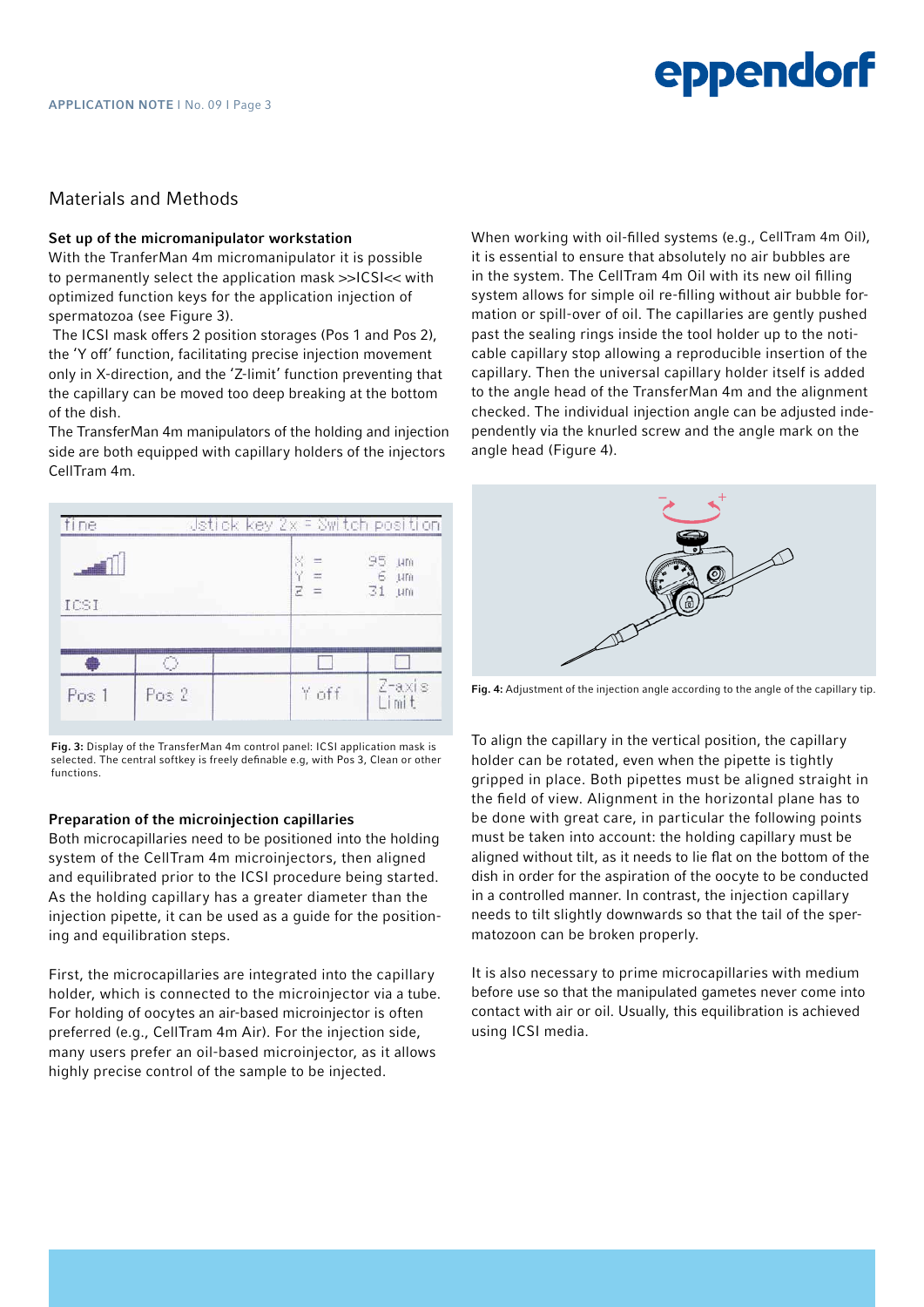## Storing of positions

Using the ICSI application mask it is possible to store up to three positions of which two softkeys are already reserved (Pos 1 and Pos 2) and the third is individually programmable (Pos 3). The capillary can be moved easily in any direction (X-/Y-/Z-axis) by means of the joystick. By pressing the joystick key twice (double-click) the capillary can be returned to preset positions needed during the ICSI procedure, namely »parking« and »working« (Figure 5).



Fig. 5: Storing of positions within and above the injection droplet (schematic representation).

The »working« position is chosen in the focal plane of the holding side (position 1 H) as well as the injection side (position 1 T). The transfer capillary and the holding capillary are directed in the focal plane, and the positions stored as Pos 1 on both micromanipulators, respectively. As the name suggests, the »parking« position is one where both capillaries can be placed slightly above the droplet so that they do not interfere with the gametes as the dish is moved around the stage. The positions in the overlay medium are defined as Pos 2 (see Figure 5: positions 2 H and 2 T).

Selection of spermatozoa using the DualSpeed™ joystick The DualSpeed joystick of the TransferMan 4m has the advantage that it does not need to be re-positioned by declutching if the maximum displacement of the actual path radius has been reached. Instead, it is possible to press the joystick gently against its outer margin and after a short transition phase the dynamic mode is activated and the needle proceeds in the desired direction. The speed of the dynamic movement can be adjusted in relation to the proportional movement. Using this feature, the needle can be moved carefully in the fine or extra fine (x-fine) speed mode whilst still capable of a considerable range of quick motion once the dynamic, outer zone of the joystick is entered (Figure 6).



Fig. 6: DualSpeed joystick with proportional (1) and dynamic deflection (2).

## **Microiniection**

A reasonable amount of the sperm sample is loaded into a drop pre-filled with PVP, whilst oocytes are placed into the designated medium drops. The joystick key is pressed twice to lower the ICSI transfer capillary to position 1 T and under 200x to 400x magnification a spermatozoon is selected and immobilized either by »rolling« the ICSI transfer capillary over the tail or by gently pressing the tail against the bottom of the dish.

The spermatozoon is aspirated, tail-first, into the ICSI transfer capillary as gently as possible by rotating the knob of the CellTram 4m Oil. The joystick key is then pressed twice to move the transfer capillary containing the spermatozoon up into the overlay medium (i.e. position 2 T). The cell culture dish is moved to one of the drops containing an oocyte and the cell brought into focus. The joystick key of the other TransferMan 4m is pressed to move the holding capillary from position 2 H to position 1 H. The oocyte is attached gently but firmly to the holding capillary by the negative pressure created by the CellTram 4m Air device. Injection of the oocyte is normally undertaken with the first polar body being positioned at either 6 o'clock or 12 o'clock. To achieve this orientation it may be necessary to turn the oocyte, this can be done with the aid of the ICSI transfer capillary which is lowered again to position 1 T and slightly varying the negative pressure of the CellTram 4m Air until the polar body has reached the desired position.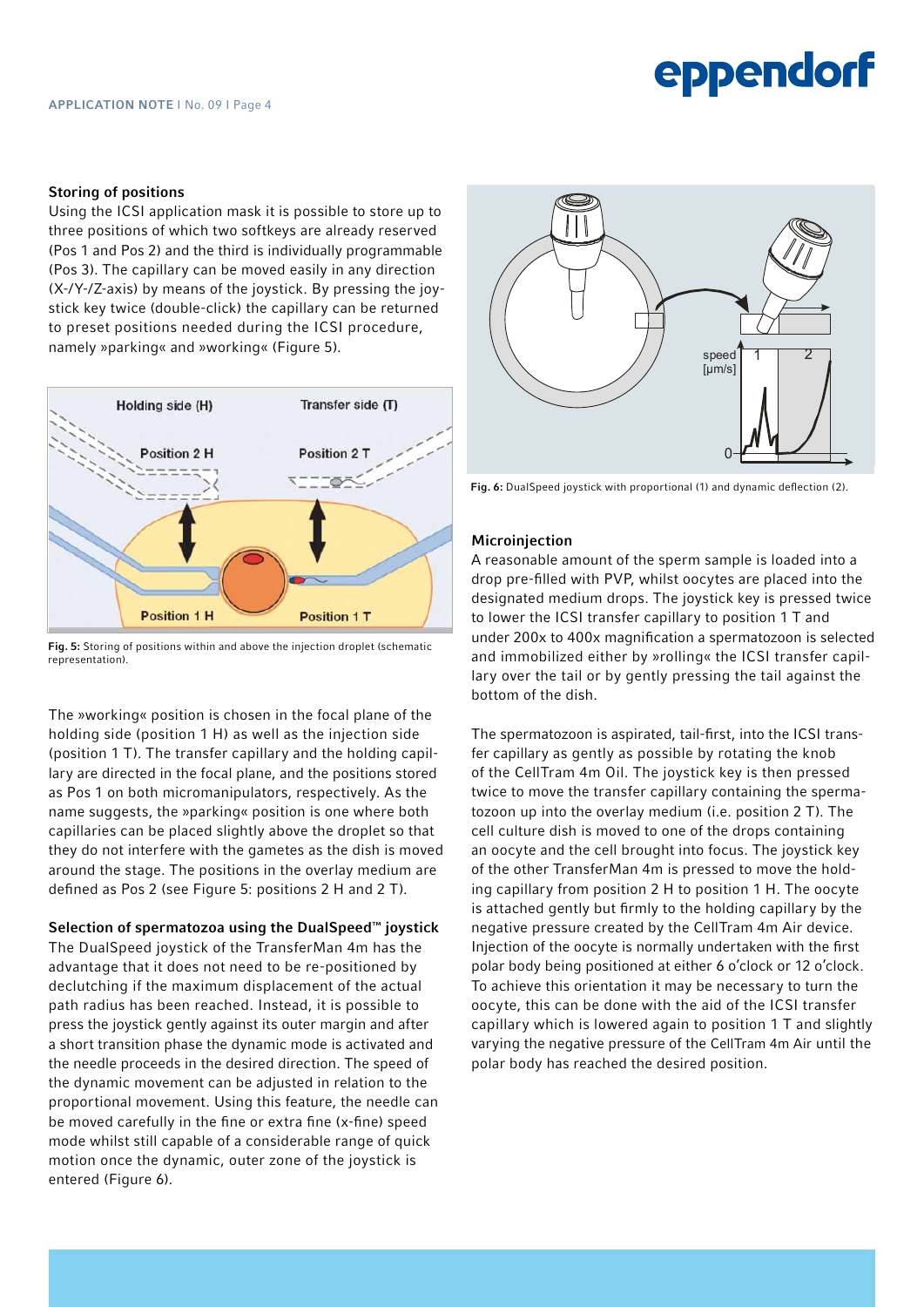The injection capillary is now focused in the same plane as the maximal diameter of the oocyte becomes evident. By rotating the knob of the CellTram 4m Oil, the spermatozoon is gently moved along the capillary until it is positioned at the very tip (Figure 7A). By slight moving of the joystick the transfer capillary is then carefully pushed through the zona pellucida (Figure 7B) and subsequently through the oolemma into the ooplasm at the 3 o'clock position. The oocyte should be pricked in the middle so that the oolemma membrane is gently and atraumatically broken. To ensure that this has occurred, a small amount of ooplasm is gently aspirated into the injection capillary as a sign of membrane rupture (Figure 7C). The aspirated ooplasm and the spermatozoon are then deposited towards the center of the oocyte (Figure 7D).

In order to minimize the volume of medium and PVP introduced into the cytoplasm, the transfer capillary is gently withdrawn after the head of the sperm cell has left

the capillary tip. Once this has been completed, the injected oocyte is released from the holding capillary and both capillaries are returned to position 2 by pressing the joystick key twice.

If several oocytes are to be injected, only 3 to 6 oocytes should be placed in the cell culture dish at the same time to avoid stress to the oocytes (e.g. temperature and pH changes). Once the injection procedure is completed, the oocytes are placed into an appropriate culture medium and incubated overnight.

## Assessment of fertilization and embryo transfer

Approximately 15 to 18 hours after microinjection, the oocytes are assessed for fertilization. Normally fertilized oocytes should contain two pronuclei and two polar bodies. Embryo transfer into the uterus is performed 2 to 5 days after microinjection.



Fig. 7: ICSI procedure. A) Attach the oocyte at the holding capillary by gentle suction. Polar bodies should be either positioned at 12 o'clock (as shown) or at 6' clock. The injection capillary with spermatozoon should be at 3 o'clock position. B) Push the capillary through the zona pellucida, C) aspirate ooplasm (arrow), D) and push out the ooplasm together with the spermatozoon into the center of the oocyte (arrow). (Pictures from the Centre of Reproductive Medicine and Andrology, IVF laboratory, Münster, Germany).

## **Discussion**

ICSI is a stressful procedure for an oocyte and thus the setting of this technique should minimize any physical stress the oocyte is exposed to. The micromanipulator TransferMan 4m presents several special features including application specific "masks" which facilitate and ease the individual workflow process. Use of the application mask "ICSI" allows for the saving of two positions (in and above the medium droplet), plus the setting of a vertical limit and thus the avoidance of capillary breakage. The unique DualSpeed joystick enables precise and intuitive movement

during injection in all three dimensions as well as dynamic movements while "catching" spermatozoa. In addition, the microinjector CellTram 4m Oil allows a very gentle and controlled uptake as well as a precise release of the sperms operating its fine and coarse rotary knobs. Consequently, compared to its predecessor TransferMan NK 2, the total time needed for ICSI is lower when using the Eppendorf system TransferMan 4m & CellTram 4m. This is of great value as the timeframe in which oocytes might be exposed to unfavorable external variances is shortened.

## **Literature**

- [1] Lanzendorf SE, Maloney MK, Veeck LL, Slusser J, Hodgen GD, Rosenwaks Z. A preclinical evaluation of pronuclear formation by microinjection of human spermatozoa into human oocytes. Fertil Steril 1988 May; 49(5):835–42.
- [2] Palermo G, Joris H, Devroey P, Van Steirteghem AC. Pregnancies after intracytoplasmic injection of single spermatozoon into an oocyte. Lancet 1992 Jul 4; 340(8810):17–8.
- [3] WHO. (2010) Laboratory Manual for the Examination and Processing of Human Semen, 5th edn. Cambridge University Press, Cambridge, UK.